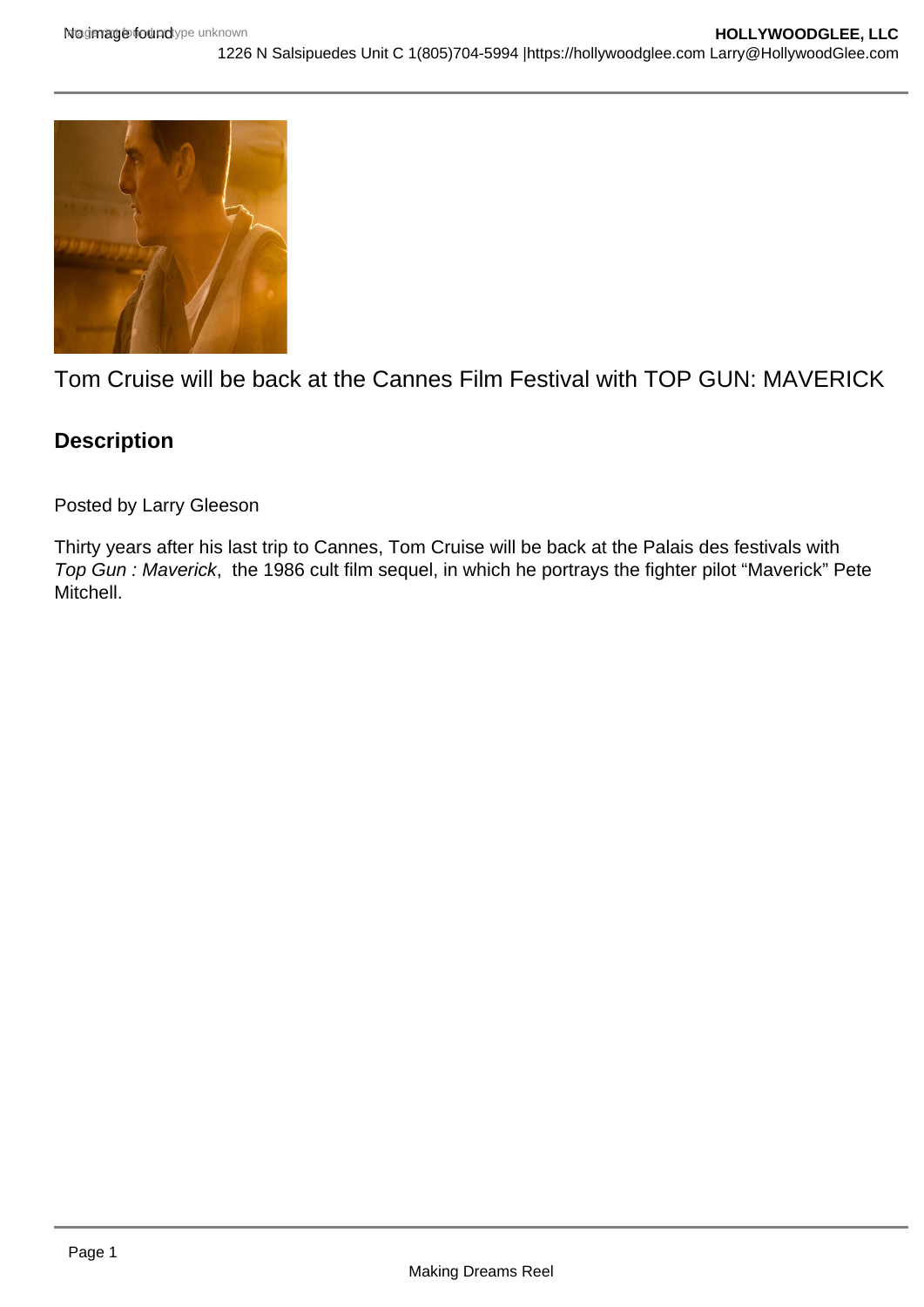Courtesy of Paramount

Top Gun : Maverick is slated to make its world premiere at the 75th edition, before its theatrical release in France on May 25 and in the US on May 27!

In addition, prior to the Top Gun : Maverick premiere screening, Cruise will be honored with a career retrospective including a sit-down conversation with French TV Network Canal+ in Los Angeles correspondent/journalist Didier Allouch.

In May 1992, the actor introduced Ron Howard's "Far and Away", the closing film of the 45th Festival.